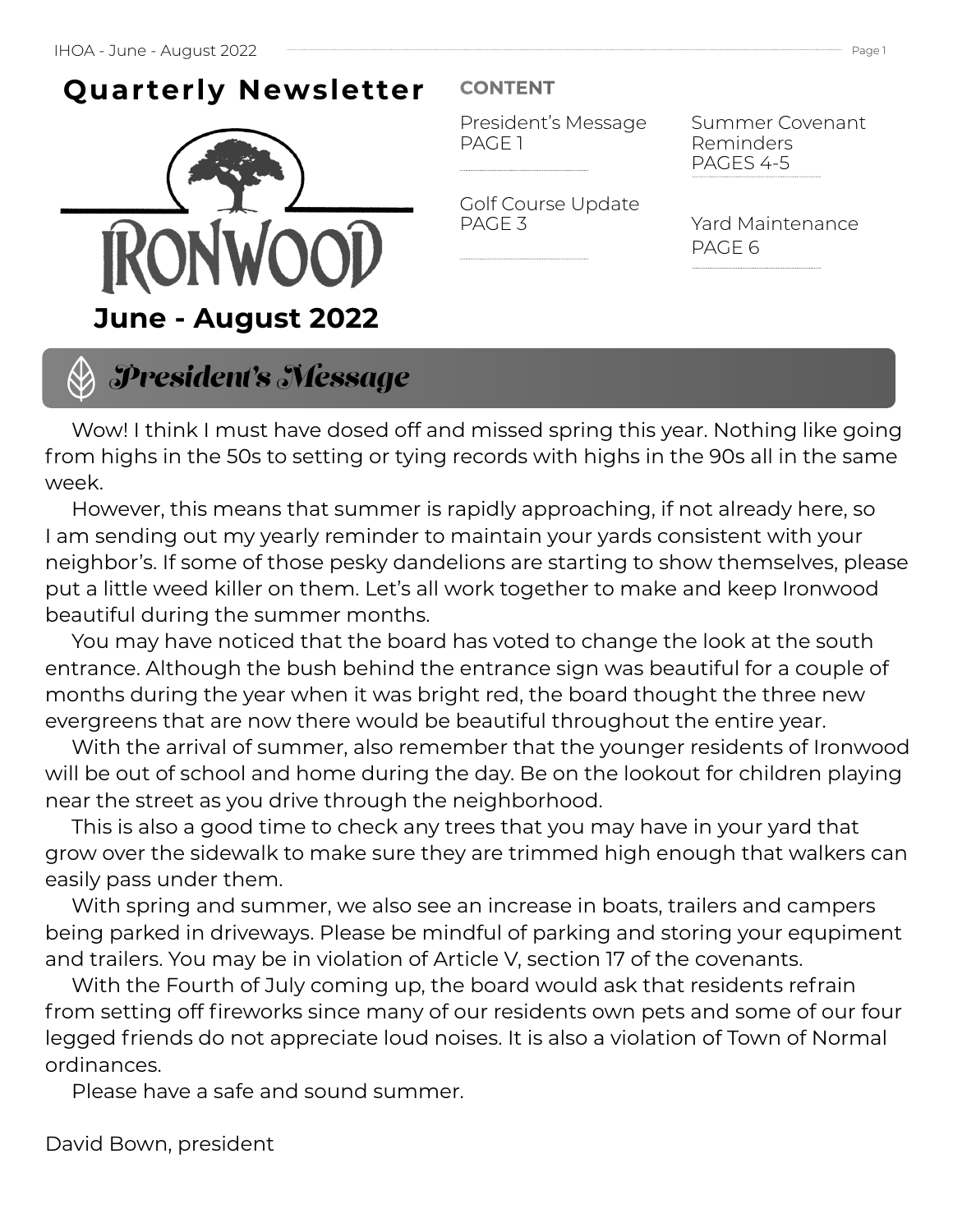## *Vice President's Message*

Hello all,

 After reviewing my message in the last newsletter I said, "Spring was right around the corner," but as I'm writing this in the middle of May it has taken a long time to get here. I feel like it has bypassed us and is going right into summer, but this is central Illinois so who knows.

 By the time you read this, school will be out so please, please be on the lookout for the kids being outside playing. Everyone, please SLOW DOWN as you are driving in the neighborhood.

 We are still collecting food for the Midwest Food Bank with drop off box in the Ironwood Golf Course clubhouse between the men's and women's bathrooms. Thanks to all who have dropped off food and please continue to do so because it is really appreciated.

 WELCOME to all our new residents. Feel free to contact any board member if you have any questions about Ironwood.

 I hope everyone has a wonderful summer and a big congratulations to all the recent graduates from middle school, high school and college.

Linda Rheeling, vice president



# *Flag Day - June 14*

According to the U.S. Flag Code, "The flag, when it is in such condition that it is no longer a fitting emblem for display, should be destroyed in a dignified way, preferably by burning."

VFW Post 454 provides flag disposal service for your used flags. As flags deteriorate from usage and weather, in honor of our country and all the flag represents, it is fitting to destroy the flag in an honorable way. The flag disposal container is located at the front door of the Post building.

VFW Post 454 1006 E Lincoln St Bloomington, IL 61701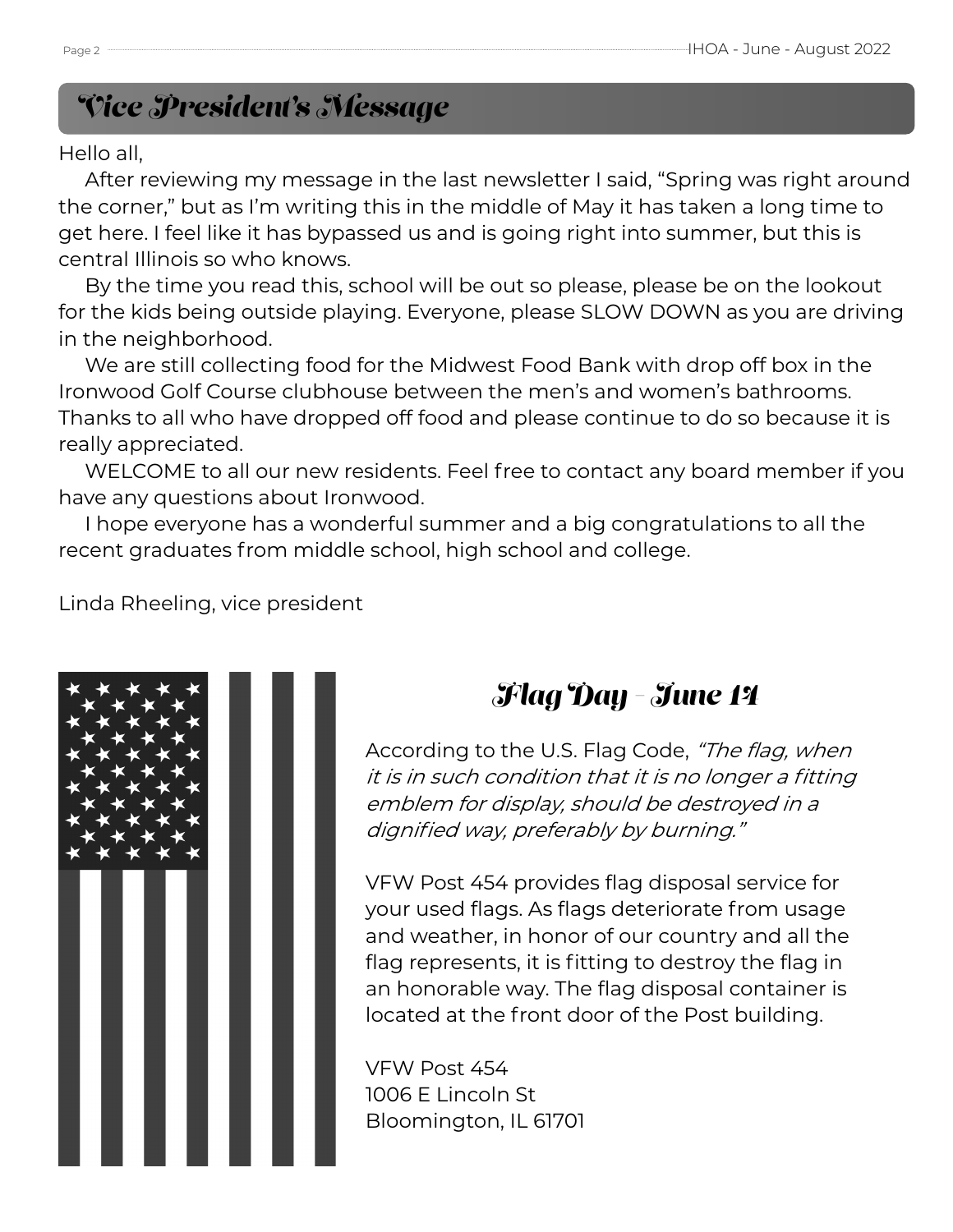## *Ironwood Golf Course Update*

Ironwood homeowners,

 The golf season is off and running. Golf staff have been working diligently to keep the course in great condition for the golfing public. A few projects have been underway, and I would like to take this time to update you on those.

 Ironwood Golf Course will be hosting the Drive, Chip, and Putt challenge for the second time in July, and we are preparing the driving range to host the event. Children 15 and under will compete for the chance to go to Augusta, Georgia and compete in the challenge at The Masters. It should be a wonderful event and we are happy to host.

 Earlier this year our contractor installed the pond aerators on both lakes at Ironwood. The aerators have been turned on and have been running for a few weeks now. We have had some issues with them, and the contractor has taken some out to diagnose the problems. We are hoping to have them all up and running soon. As some may recall, we had a large fish kill on that lake a few years ago. After speaking with the Illinois Department of Natural Resources, we came to this solution to help put more oxygen into the lake. We also stocked the lake with grass carp to help reduce some of the weed growth as well. We have confidence that the aerators and fish will help promote a better ecosystem for the homeowners to enjoy.

 Staff sprayed the native grass areas for weeds in May. We will be going around spot spraying in areas we could not get with our large sprayer.

 If you have any questions about any projects or anything about the course, I would be happy to help. My email and phone number are below if you have any questions. Thank you for your continued support of the golf course and our staff. We appreciate our wonderful relationship between the course and the Ironwood Homeowner's Association.

Tyler Bain Phone: 309-454-9568 Email: tbain@normal.org

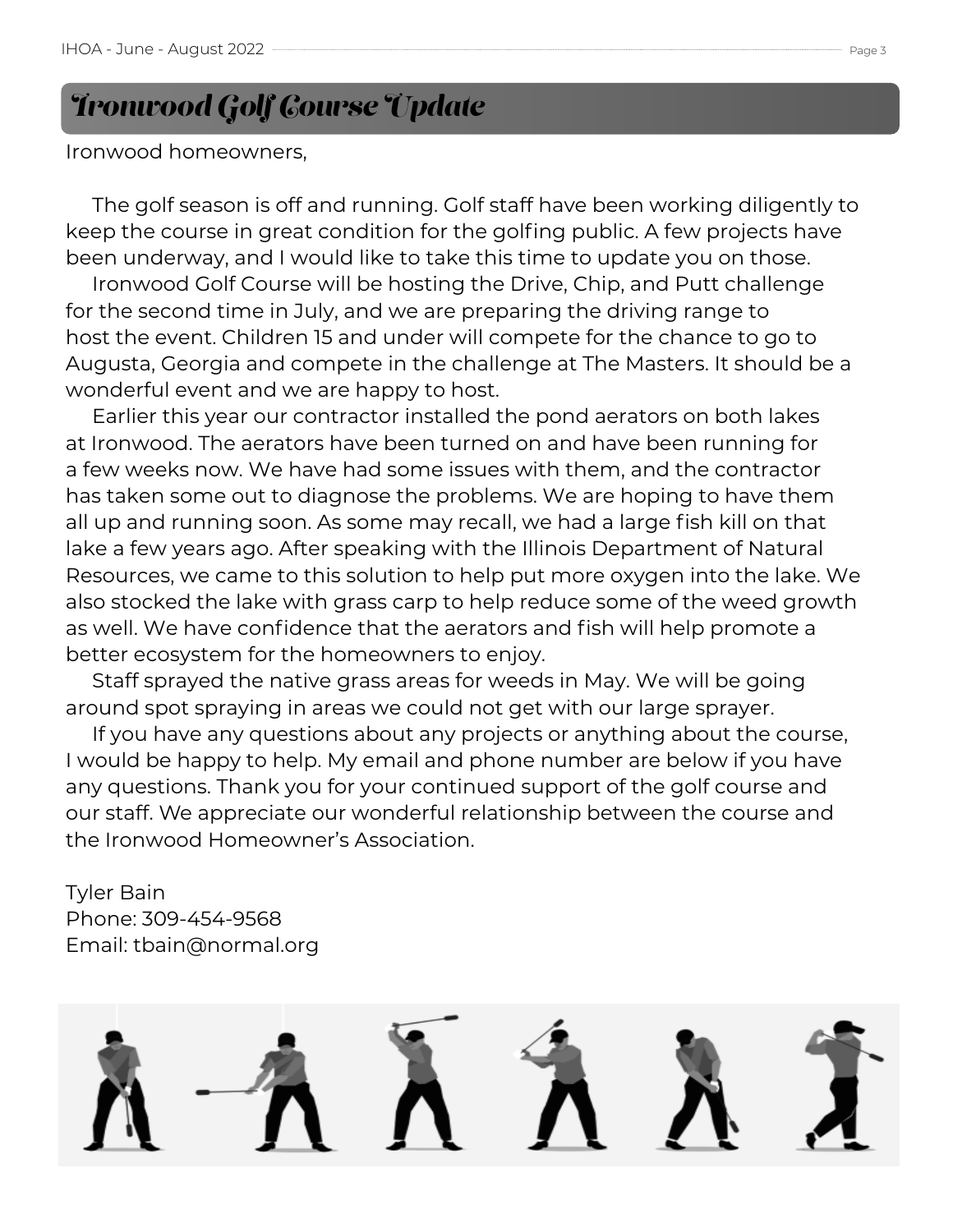## *Summer Covenant Reminders*

**By Susan Parrent, covenants chair**

#### **Boats, RVs, campers and trailers during the summer**

 Homeowners who own boats and travel homes/RVs/campers are reminded these vehicles cannot be parked in the driveway or on the street. Ironwood covenants require them to be in an enclosed structure. If they cannot fit in the garage, they must be stored off-site. Parking them temporarily for a short period of time for "seasonal maintenance" before or after the season is acceptable. Parking them in the drive a few days each week or every other week is prohibited.

Article V, Section 17 states: "No truck, travel trailer, recreational type vehicle, mobile home, boat, trailer…..shall be kept on the lot or in the subdivision except entirely within an enclosed structure. All automobiles kept or stored on said premises not enclosed in a permanent structure or building shall be in a workable and running condition…."

#### **Signs: Political, business and organizatio**

Please consider before agreeing to allow a sign on your property. Article 4, Section 4 states: "No sign of any kind shall be displayed to public view on a lot or the common area without the prior written consent of the Association, except customary name and address signs and lawn signs of not more than ten (10) square feet in size advertising a property for sale or rent."

#### **Garbage and recycling bins**

 If you will be away after trash pickup on a Friday, consider asking a neighbor or friend to return your bins into your garage (with permission) or to the back of your property until you return. Always think safety for your property and the subdivision. It is worthy to keep your property looking "like usual" while away.

 Need another garbage or recyling bin? The Town of Normal offers bins in two sizes - 65 gallon and 95 gallon and the cost is \$60 for either.

 Landscape waste carts are also available to order. However, the use of a Town cart is not required for landscape waste collection.

#### **Dogs and pets**

 The IHOA does not have a covenant specific to pet management and behaviors. The Town of Normal police department is responsible for such situations. However, there is a related covenant.

Article V, Section 6. "No animals, livestock, or poultry of any kind shall be raised, bred, or kept on any lot or on the common area. However, dogs, cats, and other household pets may be kept on the lots, subject to such rules and regulations as may be adopted by the Association, so long as they are not kept, bred or maintained for commercial purposes. Effective September 24, 1997: The Ironwood Homeowners Association Board of Directors adopted the following regulation. No exterior pet cages, pet houses or pet enclosures of any kind will be permitted."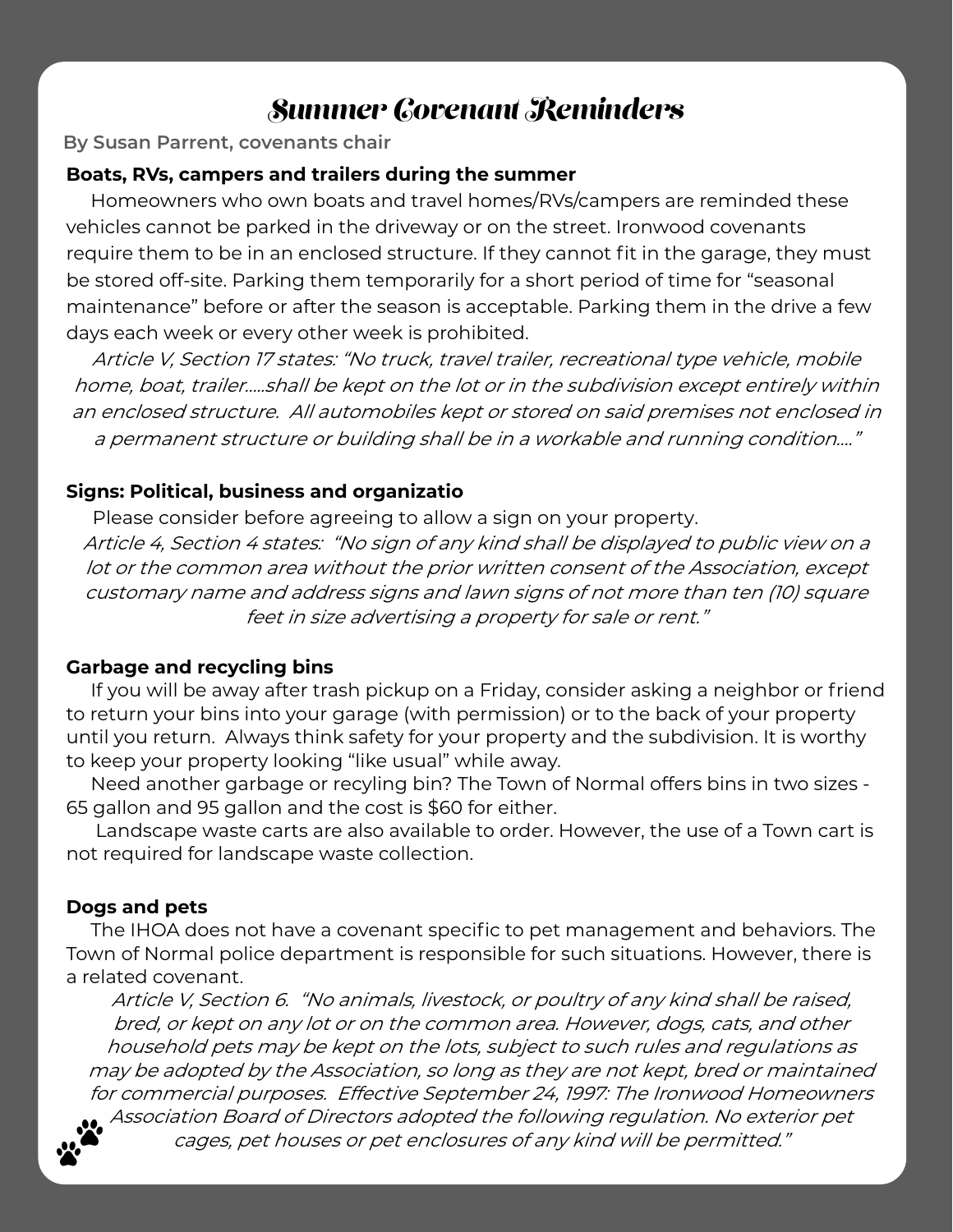## *Other Summer Reminders*

#### **Neighborhood group garage sales**

 Ironwood does not plan an annual garage sale weekend based on the size of the development, parking allowed only on one side of the street, traffic pattern and safety complications. If hosting a garage sale, be watchful of parking.



 Bicyclists, walkers and joggers are out exercising in and around the neighborhood. Be mindful of your driving and speed, especially as children are home from school for the summer.

#### **Ironwood park shelter reservations**

 Reservations are available the first business day in March each year, and must be made in person at the Town Parks and Recreation office. Shelters are available for full day rentals from 9:00 a.m. - 9:00 p.m. daily (exceptions may be granted by the Director). Prices: Monday - Thursday: \$30 Friday - Sunday: \$50

#### **Reporting street light outages**

 Except for some of the street lights in Uptown, street lights are maintained by the power companies, Ameren and CornBelt Energy, depending on the location. Reports of outages can be made at the following contact points:

 Ameren: 1-800-755-5000 CornBelt Energy: 1-800-879-0339 You can also submit a form on the Town of Normal's website at: www.normalil.gov/FormCenter/Public-Works-11/Street-Light-Issue-68

### **Town of Normal electronic recycling**

 The Town of Normal offers free electronic recycling to McLean County residents at the building following the Public Works Facility (1301 Warriner St. - follow the yellow signs). For a list of acceptable items and hours of operation, visit https://www.normal.org/484/Electronics-Recycling.

### **Cleanup efforts**

 The IHOA has two areas that have been officially designated as part of the Town of Normal's Adopt-A-Street Program. One includes Northtown Road from Pipeline to the bike path west of Linden. The other is the Adopt-A-Trail for the bike path from Northtown Road to Boulder Street. Anyone is welcome to assist in the effort. Please report your participation by sending the date, location and hours spent on the litter pickup to JoEllen Bahnsen.



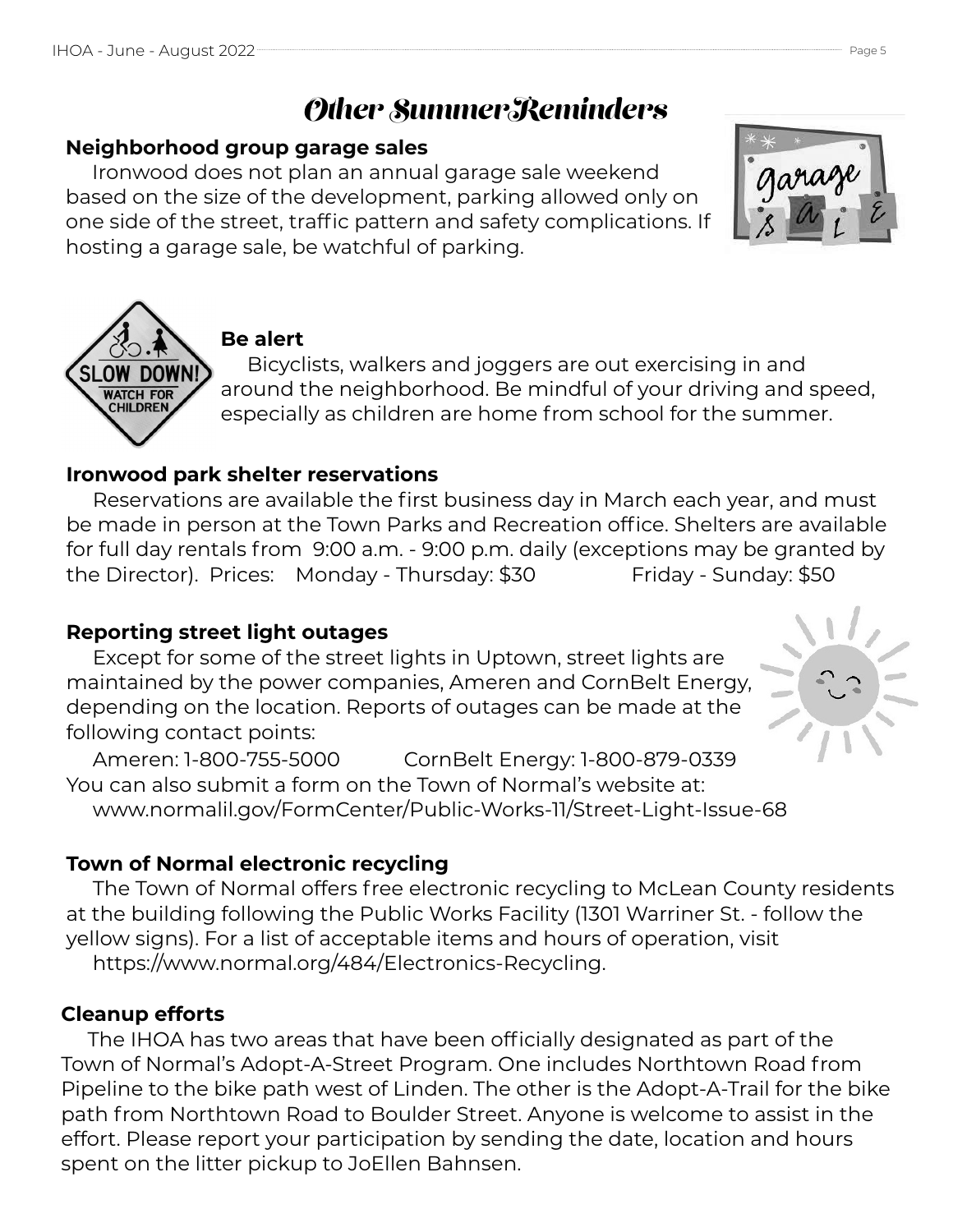# *Yard Maintenance & Safety*

## **Yard/lawn maintenance and grass clippings**

 As you mow your lawns, do not blow or sweep your clippings into the street and then allow them to run directly into the sanitary or storm sewers. Lawn waste is not sewer friendly. Grass clippings are not accepted by the Town as landscape waste during weekly pickup so they must be taken by you to the Town waste site along with leftover or unused dirt and sod. The Town drop site is at 1301 Warriner Street in Normal. It is open 24 hours a day. Have questions? Call Public Works at (309) 454-9571.

 Speaking of lawns, regular lawn maintenance is expected in Ironwood and includes regular mowing and trimming and taking care of clippings that are not mulched, along with weed control. It also includes caring for any lawn waste on the sidewalks. You are asked to maintain the sidewalks, keeping them free of waste for the many walkers, joggers and families who use the walks in the subdivision.

 The Town of Normal lawncare maintenance ordinance states it is unlawful for a property owner to permit any growth of noxious weeds or the growth of turf grass to a height exceeding eight (8) inches. Growth of these are seen as being detrimental to the public health, safety, and general welfare of the area and would be known as a nuisance. (MC 21.3-8C)

## **Bushes and tree limbs along the sidewalks**

 If you are a property owner along a subdivision sidewalk, it is important to trim the low limbs on the trees and the bushes that hang over the walk. Many of our neighbors walk on the sidewalks and the limbs can be dangerous when hanging low. Walkers have commented they must walk single file in areas where bushes

hang over the walk. Please take time to trim where necessary. Thank you for providing a safe and aesthetically pleasing subdivision.



The marks are approximate. Dig carefully near them.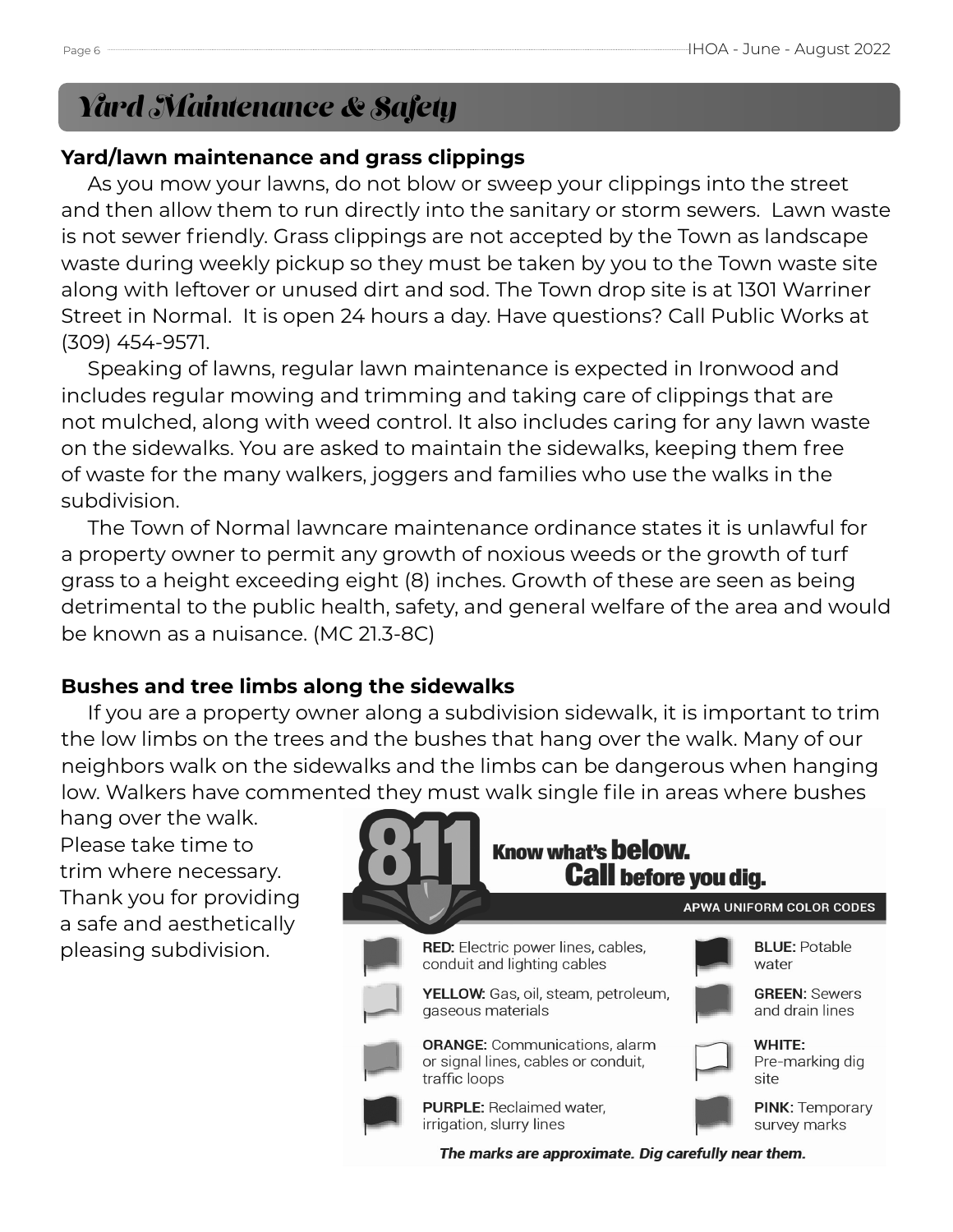## *Ironwood Home Sales*

## **Ironwood Home Sales Last 6 Months as of May 11, 2022**

- Single family detached homes: 3
- Sold Price: High \$450,000 Low \$220,000 Average \$317,500
- Days on Market: High 8 Low 3 Average 5

Single family detached homes under contract: 6 – 1 ranch

- List Price: High \$339,000 Low \$265,000 Average \$311,600
- Days on Market: High 65 Low 8 Average 32
- Single family detached homes for sale: 0
- 2 single family attached homes
- Sold Price: High \$240,000 Low -\$220,000 Average \$230,000
- Days on Market: High 6 Low 1 Average 3
- 0 Single family attached home under contract
- 0 Single family attached home for sale

Information provided by the Bloomington-Normal Association of Realtors Provided by Floyd Aper, Real Estate Broker with Coldwell Banker Real Estate Group.



# *Board Help Needed*



 The current chair of the Newcomers Committee, Chris Knight, is looking for a resident who would like to assist her in delivering welcome packets to the new residents in the subdivision. If you think you might be interested in helping out and getting to meet new residents in Ironwood, please contact Chris for additional information at 309-531-0717 or contact any member of the IHOA Board of Directors.